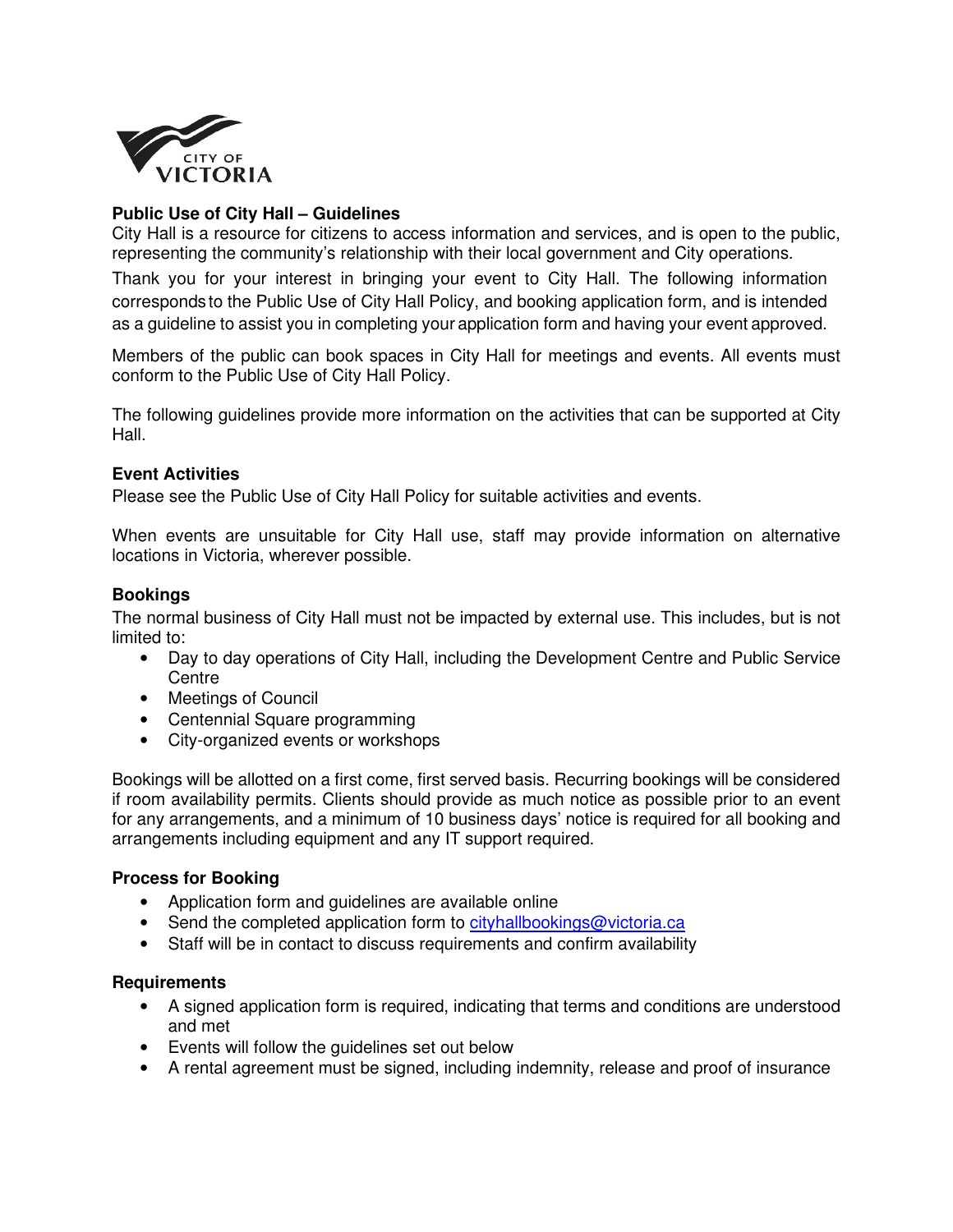# **Costs**

Generally, meeting space will be provided free of charge during regular business hours. For afterhours events, the Client will be charged for cost recovery.

- Estimated costs for events on weekday evenings are **\$0 to \$250**, depending on nature of the event and staffing needed.
- Estimated costs for events on weekend days of 4 hours or less are **\$500**
- Estimated costs for events on weekend days up to 8 hours are **\$1,000**
- Estimated costs for events on weekend days for more than 8 hours, including any set up and tear down on additional days are **\$1,500**

Costs above include:

- Building Services –room set up, tear down, facility logistics
- Mayor / City Manager's Office event support and planning
- IT support (set up and during the event)
- Security (if needed)

The City reserves the right to set level of service required and the resulting charges, based on the nature and size of the activity. Any charges will be identified and agreed upon ahead of the event.

Private weddings will be charged a fee for room usage. The cost for this booking is \$150 for up to one hour.

# **Staffing**

- a) Client
- Events will be staffed by at least one knowledgeable client representative who has been involved in the booking and has an understanding of the event and organization's responsibilities. These representatives will ensure the smooth implementation of the event.
- b) City Staff
- Staffing needs will be determined by the event booking, and will comply with the Collective Agreement.

# **General Use Guidelines for all booking areas and activities**

(Information specific to each location is available under Locations, below)

**General** 

- Display materials, banners, promotional signs, etc. should not be attached to the building structure, however easels can be provided by the City. Acknowledgement of individual groups, public and private companies supporting an event at City Hall through financial or service support will be permitted.
- Registered not-for-profit organizations can invite voluntary donations to their society during events
- Commercial events or activities are not permitted uses of the policy
- A floorplan of the event will be required in advance, and will be provided by City Staff upon confirmation of booking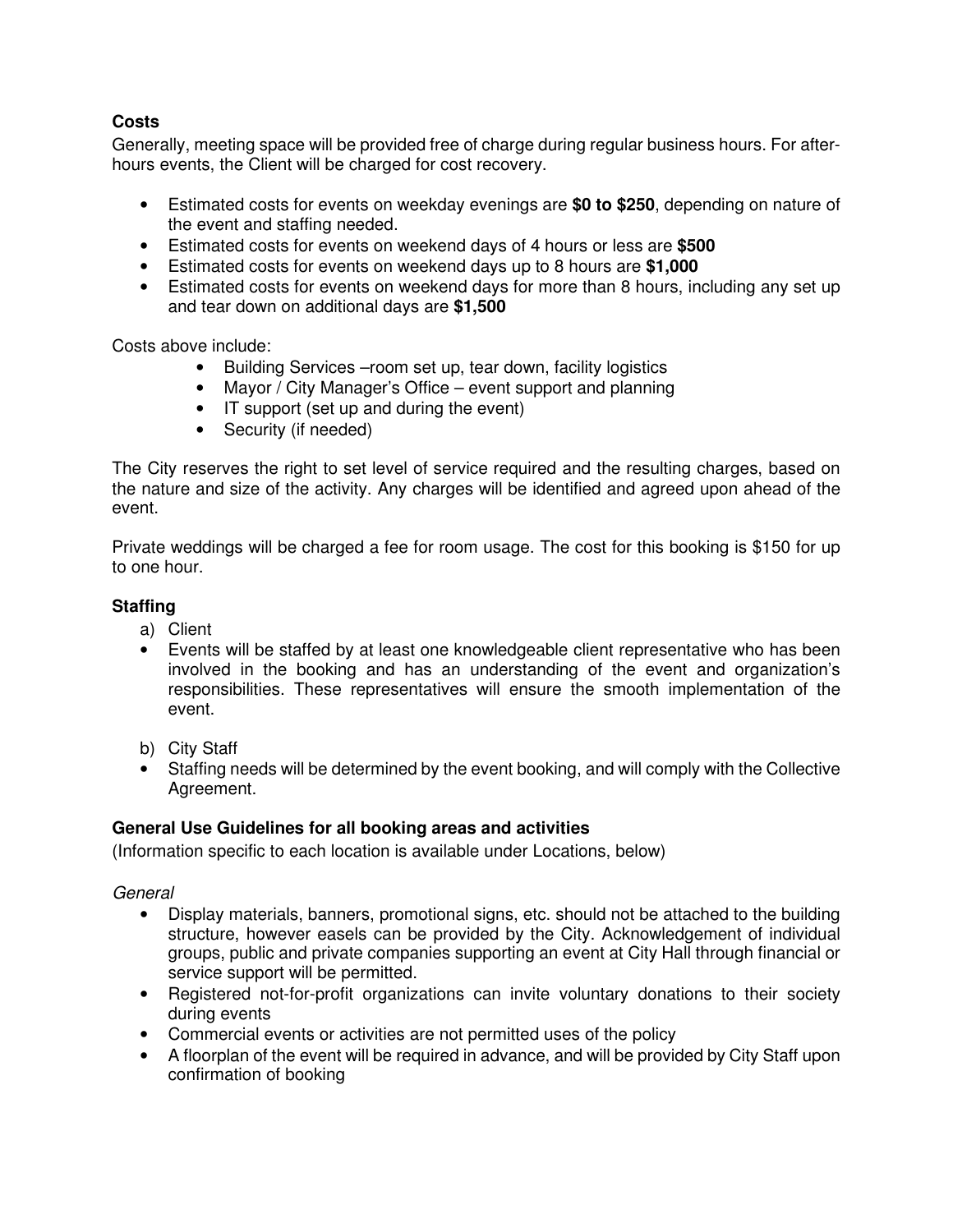- The organizer shall not use the site or route for any other purpose than that stated in the application
- Applicants must ensure their event complies with human rights provisions as described in the City's Public Use of City Hall Policy
- The organizer will be responsible for returning the site and any City equipment to its original clean condition following the event
- The organizer will be liable for any damage done to the site or City equipment during the event

## Food & Beverage

- Non-alcoholic beverages and finger foods requiring no on-site preparation or equipment are allowed, and must be arranged by the client
- The sale of food and beverages is not permitted
- Alcoholic beverages are not permitted
- Recyclable, compostable or reusable materials will be used by the client
- Single-use plastic water bottles cannot be provided to attendees. Water jugs will be provided as requested.
- Kitchen and food preparation areas are not included in room bookings
- Table linens are not available for use

# IT and Equipment

- Provision of City equipment, including IT equipment, will be considered where available, but must be coordinated in advance of the event, with a minimum of 10 business days' notice
- The booking organization will be responsible for any loss, damage, or cleaning required to equipment belonging to City of Victoria as a result of the event
- Secure Wi-Fi can be provided to the client at no cost
- IT staff will endeavour to be available during normal business hours of City Hall to meet with the client to provide IT set up at no added cost.
- Equipment available includes projector and screens, and audio equipment as needed. Clients are responsible for providing a laptop or other computer equipment. City laptops will not be provided. Available equipment will be determined by room and location, as well as other events and meetings occurring in City Hall.
- Additional equipment, i.e. extension cords, may be considered upon request

### **Hours**

- City Hall normal business hours are Monday to Friday, 8 a.m. to 4:30 p.m.
- City staff are required for all events that are outside of normal business hours
- The activities of the event, including set up and take down, should not interfere or disrupt normal legislative, business or other booked activities
- Events will be managed in a manner that does not conflict with the normal ongoing operation of City Hall

### **Locations**

Below are the locations available for public booking. Other locations in City Hall are generally not available for booking, but may be included on the discretion of City Staff. All locations have public and guest Wi-Fi.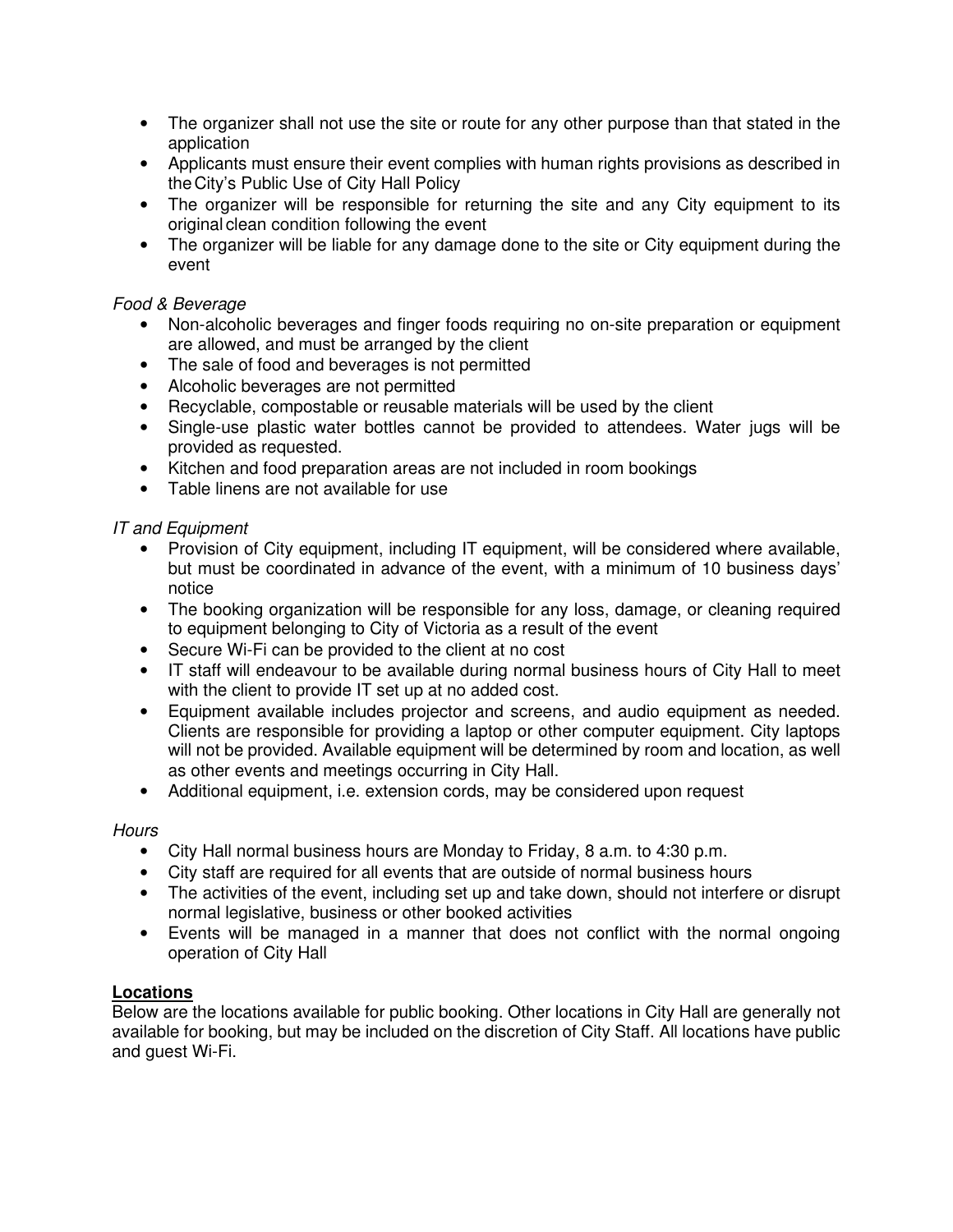- Council Antechamber
	- $\circ$  Seats up to 75 theatre style and 56 with round tables.
	- $\circ$  Additional tables and chairs for workshops or other room setups are available for this room.
	- o Projector and screens are available for use in this room.
	- o Food and beverage as per the Public Use of City Hall Policy is permitted
- Esquimalt Nation Room
	- o Seats up to 10 at one table located in the room.
	- o Additional tables and chairs are not available for this room.
	- o Projector and screens are available for use in this room.
	- $\circ$  Use of City IT equipment is not permitted in this room.
	- o Food and beverage as per the Public Use of City Hall Policy is permitted
- Songhees Nation Room
	- $\circ$  Seats up to 16 at one table located in the room, with room for an additional 15 chairs at the end of the room.
	- o Additional tables are not available for this room.
	- o Projector and screens are available for use in this room.
	- o Use of City IT equipment is not permitted in this room.
	- o Food and beverage as per the Public Use of City Hall Policy is permitted
- Douglas Street Foyer
	- o Can best accommodate standing-room only events
	- o Tables and chairs are available for this space if requested
	- o Projector and screens are not available for use in this room
	- $\circ$  Use of City IT equipment is not permitted in this room
	- $\circ$  Use of audio equipment is permitted in this room
	- o Food and beverage as per the Public Use of City Hall Policy is permitted

### **Washrooms**

Public washrooms are located on the first and second floors of City Hall.

### **First Aid and Safety Orientation**

Events must meet City security, fire and safety standards. City staff must meet the client to provide a First Aid and Safety Orientation, including locations of emergency exits.

#### **Waste Management**

Garbage, recycling and kitchen scraps containers will be provided. The client will ensure waste products are minimized and put into the appropriate streams. The City will empty the containers. If significant garbage or clean-up is required, the client may be subject to a cleaning fee.

### **Parking**

Parking is available around City Hall, both on-street and at several parkades in the area. Parking will not be reserved for indoor City Hall events. Clients may wish to rent parking meter hoods separately through the Public Service Centre at their own cost.